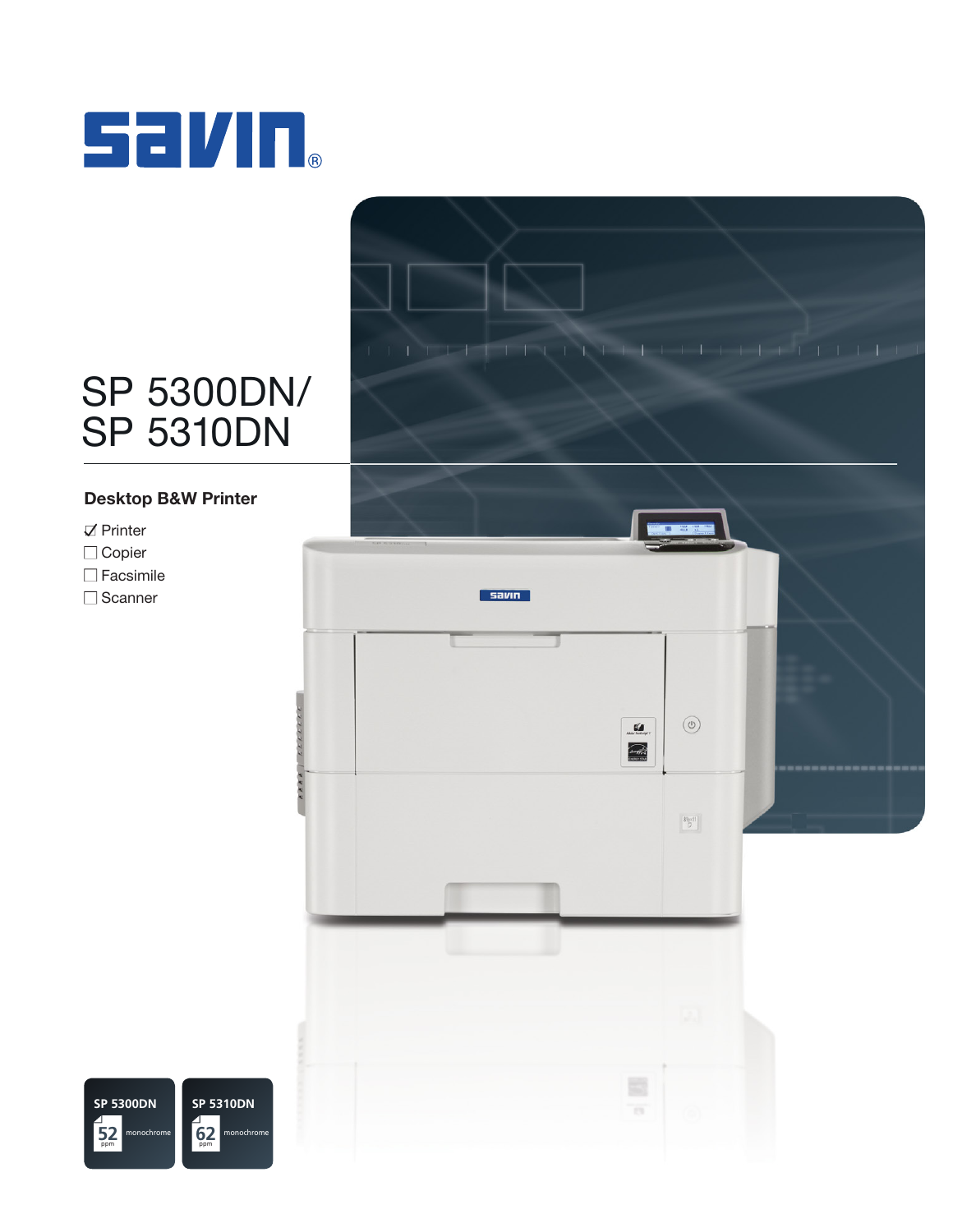## **Extend print performance with speed, convenience and security**

You're always trying to tailor information to fit your audience. Now you have the ideal printer to do it. Introducing the SAVIN® SP 5300DN/SP 5310DN, a compact and convenient laser printer that can meet even the largest workloads in midsize workgroups. Take advantage of fast print speeds to churn through more jobs quickly. Protect documents with user authentication. Take advantage of high-yield consumables and spend less time on maintenance, so you can move on to the next project quickly. Best of all, you can complete every print task from this versatile device whether it's on the desktop, in a cabinet or in the corner — or even from your smartphone or tablet — for anytime, anywhere productivity.

### **Move printed information quickly, conveniently**

Use the SP 5300DN/SP 5310DN to print black-and-white invoices, notes, presentations, meeting agendas, forms and more at up to 62 pages per minute, so you can share information with your audience when they need it most. Check settings and switch to and from jobs in only moments via the intuitive 4-line LCD control panel and keypad. Add the optional hard disk drive (HDD) to store frequently used documents locally on the device for fast, convenient on demand printing. With resolution up to 1200 x 1200 dpi at rated speed, you can enhance your best messages with razor-sharp images and precise text to impress every time. Place the compact printer almost anywhere, even on the desktop. Integrate it with front office, server-based computing or host print network environments, as well as Macintosh® or Windows® applications.

### **Be productive every way, every day**

People look to you for information. Make them wait too long and they'll start looking elsewhere. With the SP 5300DN/SP 5310DN, you can keep information flowing without stopping to perform maintenance. Take advantage of high yield supplies and ultra long-life components that provide minimal maintenance and ensure maximum uptime and reliability. With robust monthly print volumes, you can maintain low costs per print. Add up to four front-loading, adjustable paper sources to extend capacity up to 2,600 sheets and minimize interruptions for paper reloading. Get started quickly with a first print out in less than six seconds.

### **Get a handle on more types of jobs**

With deadlines looming and a wide of range of projects in queue, you're looking for a printer that can do it all. You're looking for convenience. Use the SP 5300DN/SP 5310DN for high-quality output on paper sizes up to 8.5" x 14", and produce more of your everyday work from a single device. Whether you're using the standard 500-Sheet paper tray or one of the four optional 500-Sheet paper sources, you can change paper stock easily via the adjustable, front-loading design. Use the 100-Sheet Bypass Tray to print on paper up to 122 lb. Index, including a wider variety of media and specialty stocks.







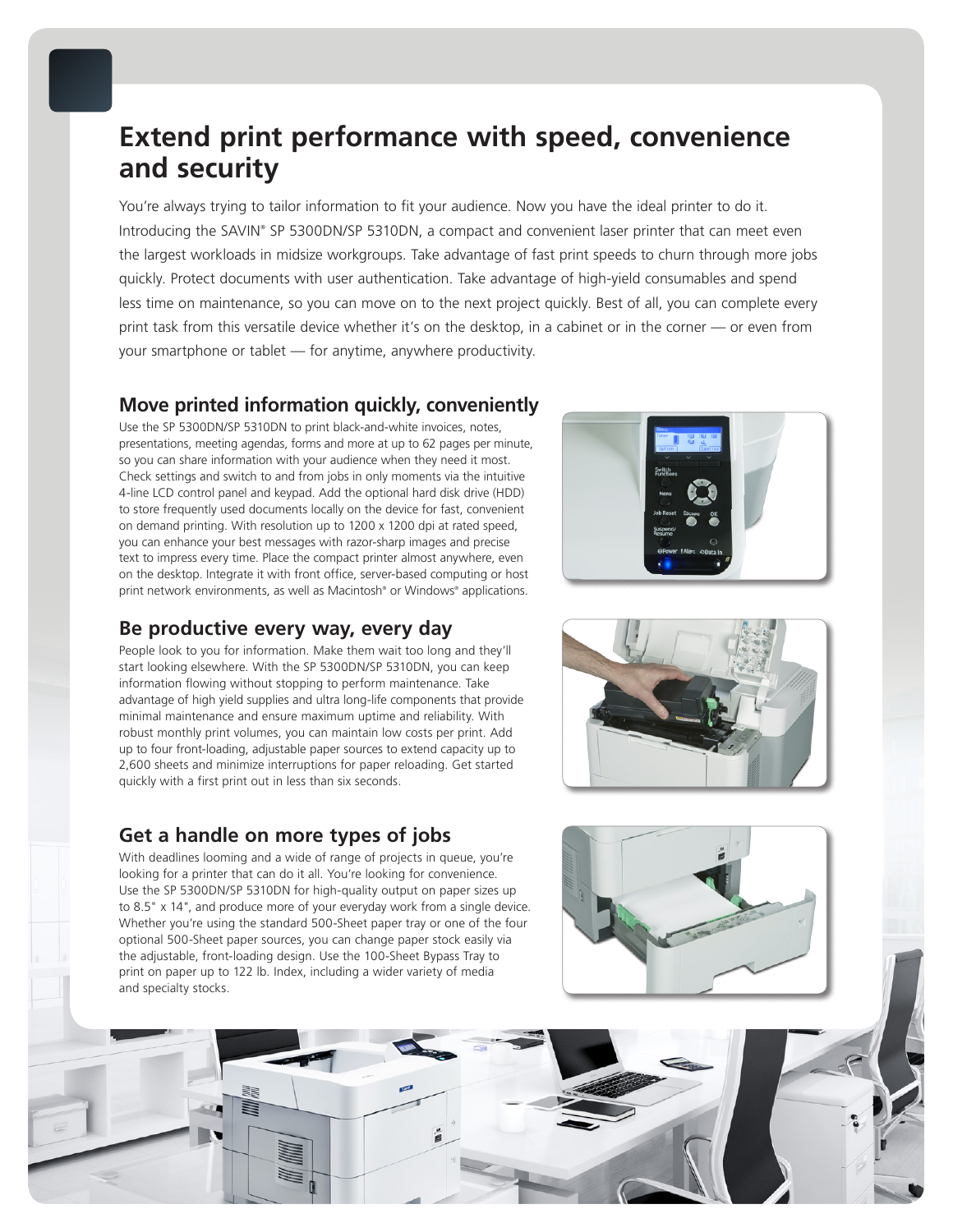## **Take control of more productive, reliable print workflows**

### **Print at any time, from anywhere**

Print what you want, where you want, when you need it. After downloading the Smart Device Connector app or our app for Google Cloud Print, you can access documents directly from your smartphone, tablet or Cloud application and send them instantly to the printer. In addition, you can install print drivers automatically from anywhere with Device Software Manager. Gather meter readings and automate service calls with @Remote. And monitor or configure your device with Device Manager NX or Web Image Monitor.



### **Secure what's most important**

When the right people have the right information, they can make the right decisions. Use the SP 5300DN/SP 5310DN to get it to them quickly and securely. Take advantage of user authentication features to provide or limit device access via passcodes or billing codes. You'll know exactly which users are using the device — and what they're printing. You can even set print quotas to curb excessive printing. Use watermarks to mask confidential information when unauthorized users try to copy it. Add the optional HDD for comprehensive encryption and overwrite latent images on the hard drive with the built-in DataOverwriteSecurity System (DOSS). Plus, it offers Locked Print, so you can keep documents on hold until the authorized user releases them at the device.



### **Use minimal energy to maximize your budget**

You'll barely notice the quiet, compact SP 5300DN/SP 5310DN in your office. But you'll definitely notice the huge impact it makes on reducing energy costs and your total cost of ownership. It's ENERGY STAR® certified, has a low Typical Electricity Consumption (TEC), and meets EPEAT® Silver criteria\*. The Eco-Night Sensor can sense ambient lighting and power off the printer automatically when office lights are shut off. When the lights are turned back on, the printer can power on automatically. Or, you can simply program the printer to power off or power on at specific times each day to control operating costs. For even more savings, you can set duplex printing as the default and significantly reduce paper usage.



\*EPEAT Silver rating is applicable only in the USA.

**To view detailed features of our Desktop B&W Printer products online go to www.savin.com/products**